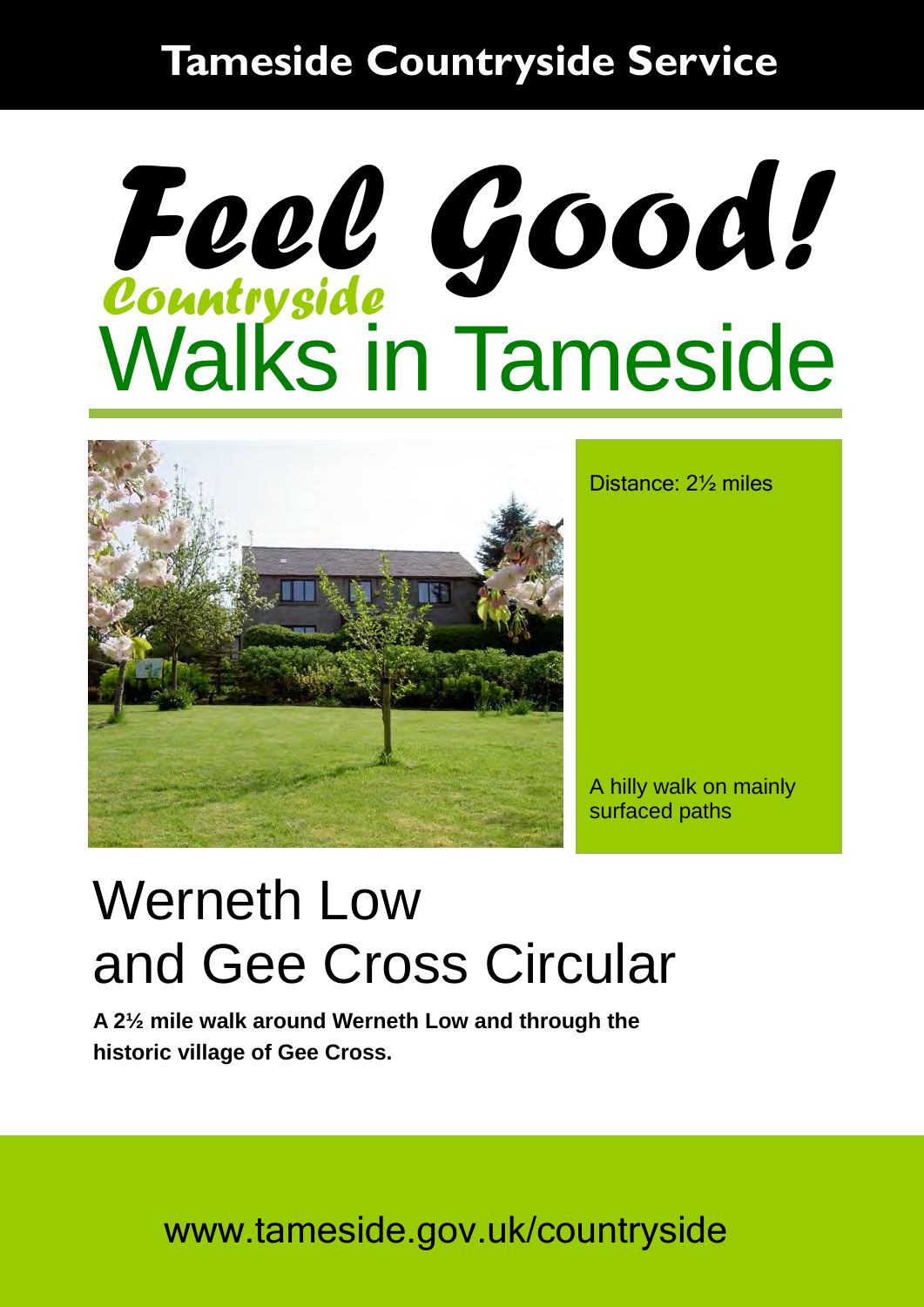### Werneth Low and Gee Cross Circular

#### **Start from Lower Higham Visitor Centre Higham Lane, Gee Cross, Hyde, SK14 5LR**

From Lower Higham Visitor Centre, turn left down the steps and left again, through the wooden gate and continue a short way uphill to the wooden stile on the right.

Turn right through the stile, walk along the surfaced footpath sign posted 'Quarry Car Park'.

Continue along this path that goes parallel to Higham Lane. Pass the through the kissing gate marked "To Shepleys Field" and continue up the path.

Pass through another stile and through two more stiles by the picnic area and



continue along the path. At the top of this meadow follow the path around to the left and after walking through the kissing gate turn right.

Continue a short way through two gates at a picnic area and follow the path down to Werneth Low Road. Turn right and walk in front of Quarry Car Park following the road slightly to the left at the junction.

Continue along Werneth Low Road and opposite the entrance to Hyde Cricket Club turn right onto the footpath that goes parallel to the road.

After passing the historic Hare And Hounds Public House on your left the path dips into a small valley. Go through a stile and turn right over the stile and continue down the valley towards Gee Cross.

Continue down hill after the next stile. Follow the path around to the left, over a bridge across a small brook, up a small grassy bank and follow the path around to the right and the short distance to the road.